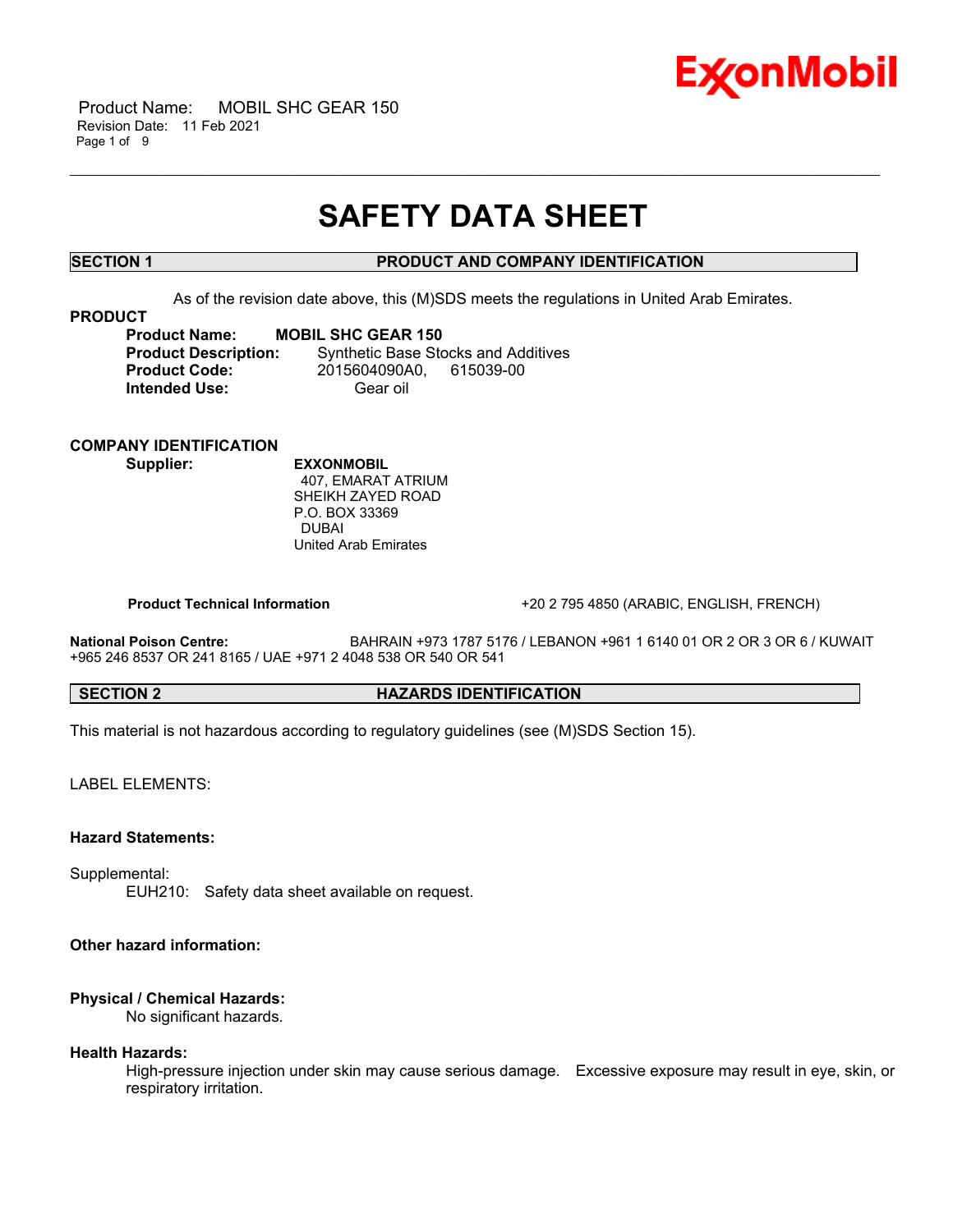

 Product Name: MOBIL SHC GEAR 150 Revision Date: 11 Feb 2021 Page 2 of 9

## **Environmental Hazards:**

No significant hazards.

**NOTE:** This material should not be used for any other purpose than the intended use in Section 1 without expert advice. Health studies have shown that chemical exposure may cause potential human health risks which may vary from person to person.

\_\_\_\_\_\_\_\_\_\_\_\_\_\_\_\_\_\_\_\_\_\_\_\_\_\_\_\_\_\_\_\_\_\_\_\_\_\_\_\_\_\_\_\_\_\_\_\_\_\_\_\_\_\_\_\_\_\_\_\_\_\_\_\_\_\_\_\_\_\_\_\_\_\_\_\_\_\_\_\_\_\_\_\_\_\_\_\_\_\_\_\_\_\_\_\_\_\_\_\_\_\_\_\_\_\_\_\_\_\_\_\_\_\_\_\_\_

#### **SECTION 3 COMPOSITION / INFORMATION ON INGREDIENTS**

This material is defined as a mixture.

#### **No Reportable Hazardous Substance(s) or Complex Substance(s).**

| Name                                   | CAS#       | Concentration* | <b>GHS Hazard Codes</b> |
|----------------------------------------|------------|----------------|-------------------------|
| <b>IBENZENE, C10-14- ALKYL DERIVS.</b> | 68442-69-3 | $0.1 - 1\%$    | H304, H315, H400(M      |
|                                        |            |                | factor 1                |
| <b>IDITRIDECYL ADIPATE</b>             | 16958-92-2 | 10 - < 20%     | None                    |

\* All concentrations are percent by weight unless material is a gas. Gas concentrations are in percent by volume.

#### **INHALATION**

 Remove from further exposure. For those providing assistance, avoid exposure to yourself or others. Use adequate respiratory protection. If respiratory irritation, dizziness, nausea, or unconsciousness occurs, seek immediate medical assistance. If breathing has stopped, assist ventilation with a mechanical device or use mouth-to-mouth resuscitation.

#### **SKIN CONTACT**

Wash contact areas with soap and water. If product is injected into or under the skin, or into any part of the body, regardless of the appearance of the wound or its size, the individual should be evaluated immediately by a physician as a surgical emergency. Even though initial symptoms from high pressure injection may be minimal or absent, early surgical treatment within the first few hours may significantly reduce the ultimate extent of injury.

#### **EYE CONTACT**

Flush thoroughly with water. If irritation occurs, get medical assistance.

#### **INGESTION**

First aid is normally not required. Seek medical attention if discomfort occurs.

#### **NOTE TO PHYSICIAN**

None

#### **SECTION 5 FIRE FIGHTING MEASURES**

#### **EXTINGUISHING MEDIA**

**Appropriate Extinguishing Media:** Use water fog, foam, dry chemical or carbon dioxide (CO2) to extinguish flames.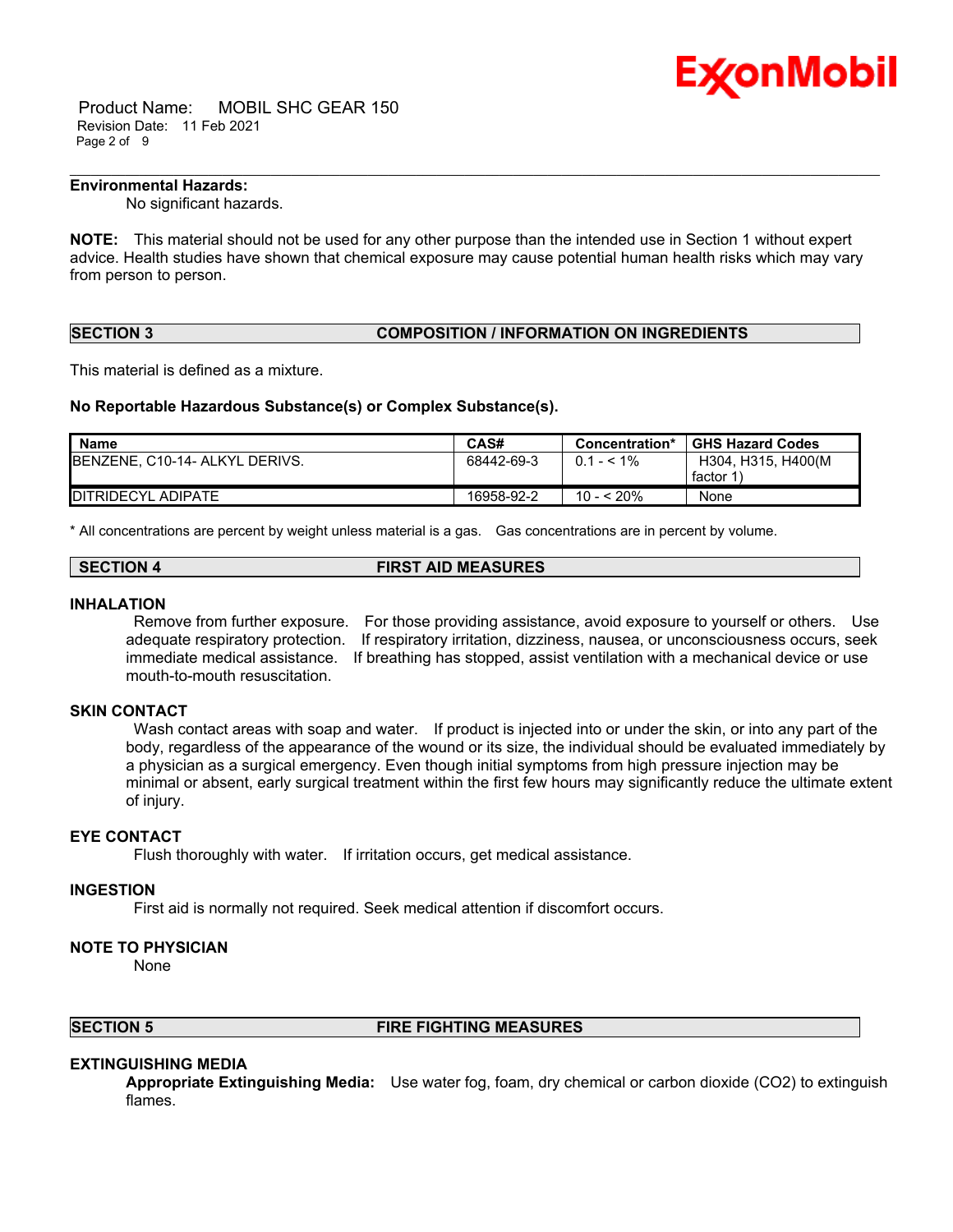

#### **Inappropriate Extinguishing Media:** Straight Streams of Water

#### **FIRE FIGHTING**

**Fire Fighting Instructions:** Evacuate area. Prevent runoff from fire control or dilution from entering streams, sewers, or drinking water supply. Firefighters should use standard protective equipment and in enclosed spaces, self-contained breathing apparatus (SCBA). Use water spray to cool fire exposed surfaces and to protect personnel.

\_\_\_\_\_\_\_\_\_\_\_\_\_\_\_\_\_\_\_\_\_\_\_\_\_\_\_\_\_\_\_\_\_\_\_\_\_\_\_\_\_\_\_\_\_\_\_\_\_\_\_\_\_\_\_\_\_\_\_\_\_\_\_\_\_\_\_\_\_\_\_\_\_\_\_\_\_\_\_\_\_\_\_\_\_\_\_\_\_\_\_\_\_\_\_\_\_\_\_\_\_\_\_\_\_\_\_\_\_\_\_\_\_\_\_\_\_

**Hazardous Combustion Products:** Aldehydes, Incomplete combustion products, Oxides of carbon, Smoke, Fume, Sulfur oxides

#### **FLAMMABILITY PROPERTIES**

**Flash Point [Method]:** >210°C (410°F) [ASTM D-92] **Flammable Limits (Approximate volume % in air):** LEL: 0.9 UEL: 7.0 **Autoignition Temperature:** N/D

#### **SECTION 6 ACCIDENTAL RELEASE MEASURES**

#### **NOTIFICATION PROCEDURES**

 In the event of a spill or accidental release, notify relevant authorities in accordance with all applicable regulations.

#### **PROTECTIVE MEASURES**

 Avoid contact with spilled material. See Section 5 for fire fighting information. See the Hazard Identification Section for Significant Hazards. See Section 4 for First Aid Advice. See Section 8 for advice on the minimum requirements for personal protective equipment. Additional protective measures may be necessary, depending on the specific circumstances and/or the expert judgment of the emergency responders.

#### **SPILL MANAGEMENT**

Land Spill: Stop leak if you can do it without risk. Recover by pumping or with suitable absorbent.

**Water Spill:** Stop leak if you can do it without risk. Confine the spill immediately with booms. Warn other shipping. Remove from the surface by skimming or with suitable absorbents. Seek the advice of a specialist before using dispersants.

Water spill and land spill recommendations are based on the most likely spill scenario for this material; however, geographic conditions, wind, temperature, (and in the case of a water spill) wave and current direction and speed may greatly influence the appropriate action to be taken. For this reason, local experts should be consulted. Note: Local regulations may prescribe or limit action to be taken.

#### **ENVIRONMENTAL PRECAUTIONS**

 Large Spills: Dike far ahead of liquid spill for later recovery and disposal. Prevent entry into waterways, sewers, basements or confined areas.

## **SECTION 7 HANDLING AND STORAGE**

#### **HANDLING**

 Prevent small spills and leakage to avoid slip hazard. Material can accumulate static charges which may cause an electrical spark (ignition source). When the material is handled in bulk, an electrical spark could ignite any flammable vapors from liquids or residues that may be present (e.g., during switch-loading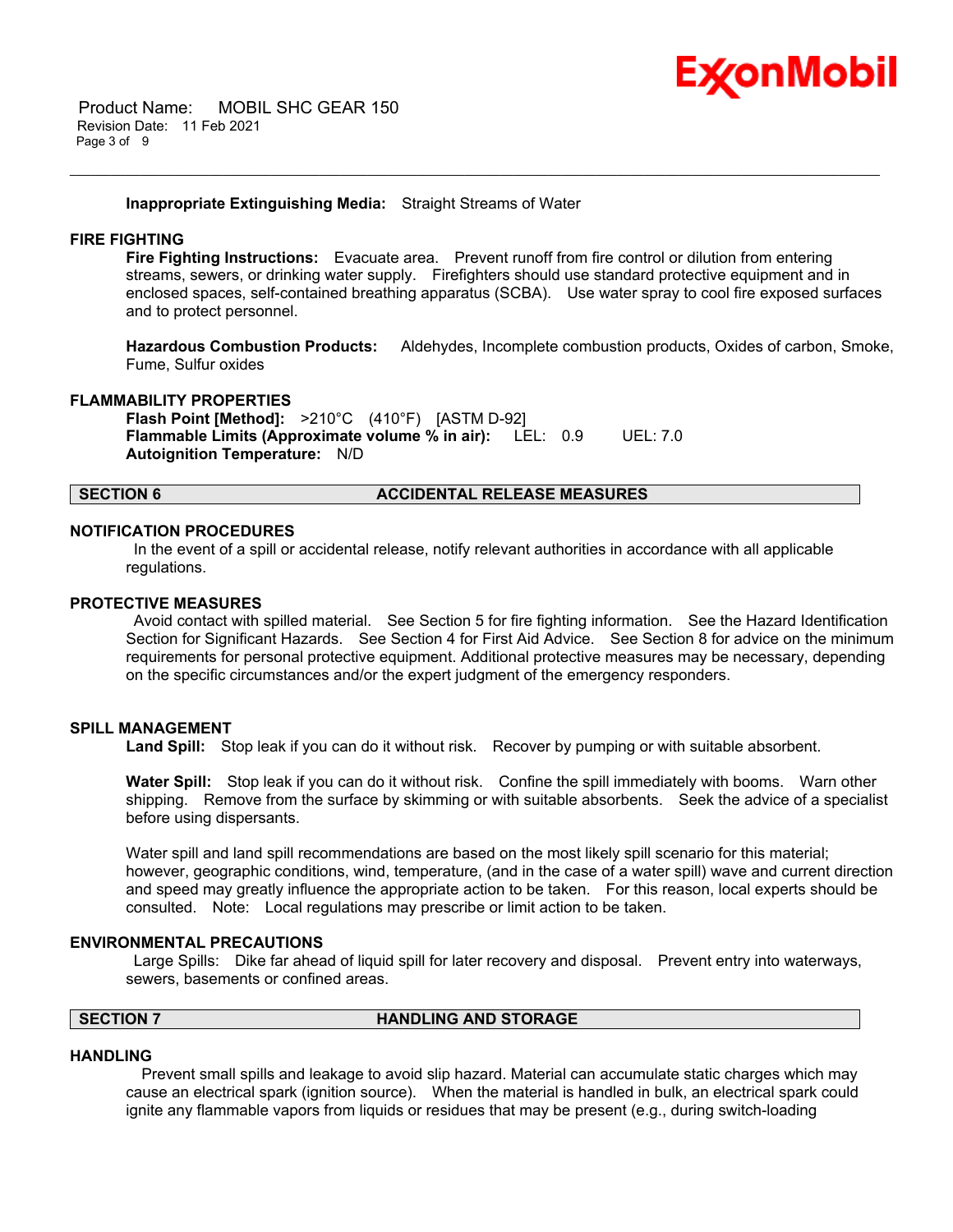

 Product Name: MOBIL SHC GEAR 150 Revision Date: 11 Feb 2021 Page 4 of 9

> operations). Use proper bonding and/or ground procedures. However, bonding and grounds may not eliminate the hazard from static accumulation. Consult local applicable standards for guidance. Additional references include American Petroleum Institute 2003 (Protection Against Ignitions Arising out of Static, Lightning and Stray Currents) or National Fire Protection Agency 77 (Recommended Practice on Static Electricity) or CENELEC CLC/TR 50404 (Electrostatics - Code of practice for the avoidance of hazards due to static electricity).

\_\_\_\_\_\_\_\_\_\_\_\_\_\_\_\_\_\_\_\_\_\_\_\_\_\_\_\_\_\_\_\_\_\_\_\_\_\_\_\_\_\_\_\_\_\_\_\_\_\_\_\_\_\_\_\_\_\_\_\_\_\_\_\_\_\_\_\_\_\_\_\_\_\_\_\_\_\_\_\_\_\_\_\_\_\_\_\_\_\_\_\_\_\_\_\_\_\_\_\_\_\_\_\_\_\_\_\_\_\_\_\_\_\_\_\_\_

#### **Static Accumulator:** This material is a static accumulator.

#### **STORAGE**

 The type of container used to store the material may affect static accumulation and dissipation. Do not store in open or unlabelled containers.

#### **SECTION 8 EXPOSURE CONTROLS / PERSONAL PROTECTION**

#### **EXPOSURE LIMIT VALUES**

#### **Exposure limits/standards (Note: Exposure limits are not additive)**

| <b>Substance Name</b> | Form |     | Limit / Standard   | <b>Note</b> | <b>Source</b>     |
|-----------------------|------|-----|--------------------|-------------|-------------------|
| DITRIDECYL ADIPATE    |      | TWA | $5 \text{ ma/m}$ 3 |             | ExxonMobil Middle |
|                       |      |     |                    |             | East Marketing    |
|                       |      |     |                    |             | Corporation       |

**Exposure limits/standards for materials that can be formed when handling this product:** When mists/aerosols can occur the following is recommended:  $5 \text{ mg/m}^3$  - ACGIH TLV (inhalable fraction).

Note: Information about recommended monitoring procedures can be obtained from the relevant agency(ies)/institute(s):

#### **ENGINEERING CONTROLS**

The level of protection and types of controls necessary will vary depending upon potential exposure conditions. Control measures to consider:

No special requirements under ordinary conditions of use and with adequate ventilation.

### **PERSONAL PROTECTION**

Personal protective equipment selections vary based on potential exposure conditions such as applications, handling practices, concentration and ventilation. Information on the selection of protective equipment for use with this material, as provided below, is based upon intended, normal usage.

**Respiratory Protection:** If engineering controls do not maintain airborne contaminant concentrations at a level which is adequate to protect worker health, an approved respirator may be appropriate. Respirator selection, use, and maintenance must be in accordance with regulatory requirements, if applicable. Types of respirators to be considered for this material include:

No special requirements under ordinary conditions of use and with adequate ventilation.

For high airborne concentrations, use an approved supplied-air respirator, operated in positive pressure mode. Supplied air respirators with an escape bottle may be appropriate when oxygen levels are inadequate, gas/vapor warning properties are poor, or if air purifying filter capacity/rating may be exceeded.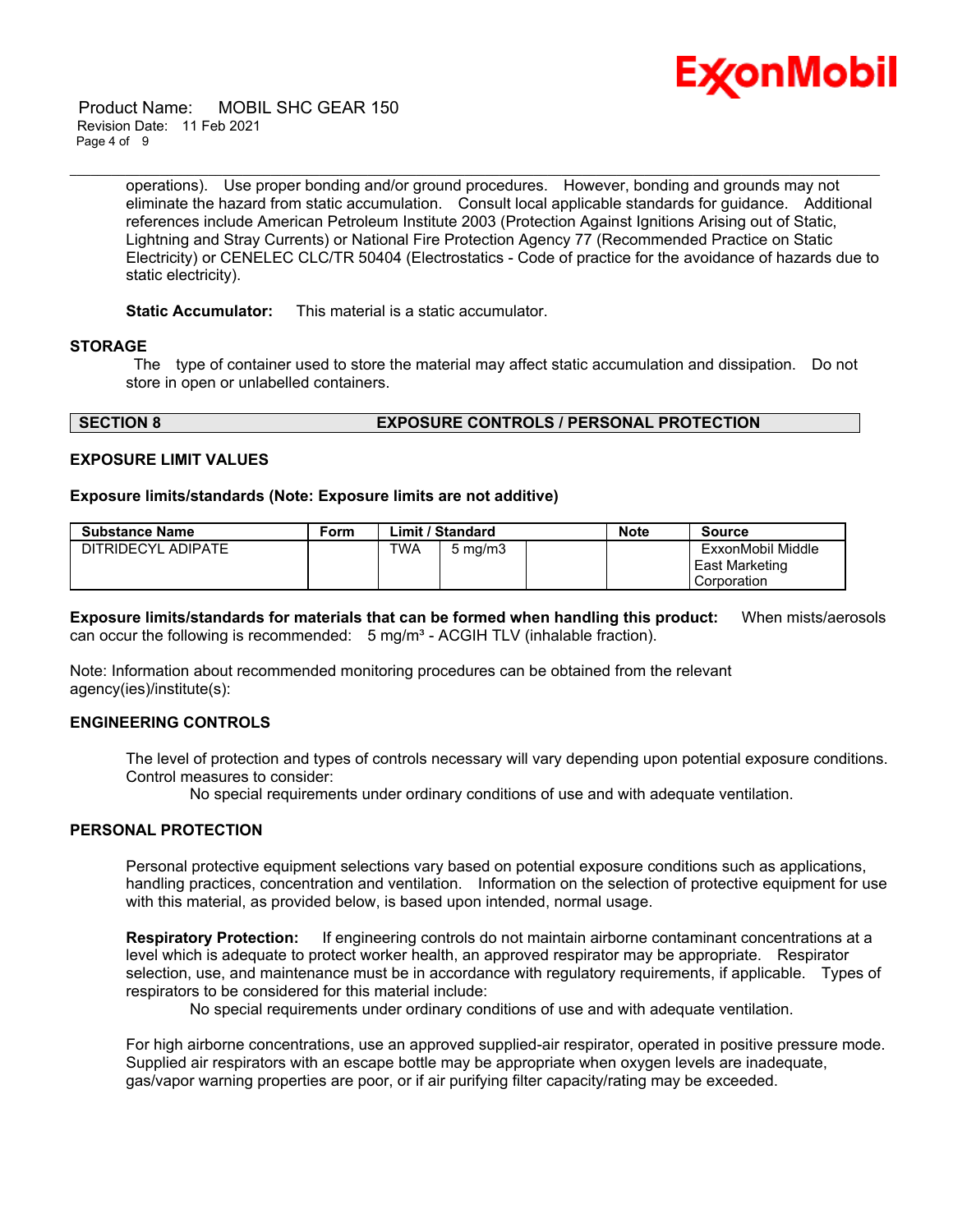# Ex⁄onMobil

 Product Name: MOBIL SHC GEAR 150 Revision Date: 11 Feb 2021 Page 5 of 9

> **Hand Protection:** Any specific glove information provided is based on published literature and glove manufacturer data. Glove suitability and breakthrough time will differ depending on the specific use conditions. Contact the glove manufacturer for specific advice on glove selection and breakthrough times for your use conditions. Inspect and replace worn or damaged gloves. The types of gloves to be considered for this material include:

\_\_\_\_\_\_\_\_\_\_\_\_\_\_\_\_\_\_\_\_\_\_\_\_\_\_\_\_\_\_\_\_\_\_\_\_\_\_\_\_\_\_\_\_\_\_\_\_\_\_\_\_\_\_\_\_\_\_\_\_\_\_\_\_\_\_\_\_\_\_\_\_\_\_\_\_\_\_\_\_\_\_\_\_\_\_\_\_\_\_\_\_\_\_\_\_\_\_\_\_\_\_\_\_\_\_\_\_\_\_\_\_\_\_\_\_\_

No protection is ordinarily required under normal conditions of use.

**Eye Protection:** If contact is likely, safety glasses with side shields are recommended.

**Skin and Body Protection:** Any specific clothing information provided is based on published literature or manufacturer data. The types of clothing to be considered for this material include:

 No skin protection is ordinarily required under normal conditions of use. In accordance with good industrial hygiene practices, precautions should be taken to avoid skin contact.

**Specific Hygiene Measures:** Always observe good personal hygiene measures, such as washing after handling the material and before eating, drinking, and/or smoking. Routinely wash work clothing and protective equipment to remove contaminants. Discard contaminated clothing and footwear that cannot be cleaned. Practice good housekeeping.

#### **ENVIRONMENTAL CONTROLS**

 Comply with applicable environmental regulations limiting discharge to air, water and soil. Protect the environment by applying appropriate control measures to prevent or limit emissions.

#### **SECTION 9 PHYSICAL AND CHEMICAL PROPERTIES**

**Note: Physical and chemical properties are provided for safety, health and environmental considerations only and may not fully represent product specifications. Contact the Supplier for additional information.**

#### **GENERAL INFORMATION**

**Physical State:** Liquid **Color:** Colorless to Yellow **Odor:** Characteristic **Odor Threshold:** N/D

#### **IMPORTANT HEALTH, SAFETY, AND ENVIRONMENTAL INFORMATION**

**Relative Density (at 15 °C):** 0.85 **Flammability (Solid, Gas):** N/A **Flash Point [Method]:** >210°C (410°F) [ASTM D-92] **Flammable Limits (Approximate volume % in air):** LEL: 0.9 UEL: 7.0 **Autoignition Temperature:** N/D **Boiling Point / Range:** > 316°C (600°F) **Decomposition Temperature:** N/D **Vapor Density (Air = 1):** > 2 at 101 kPa **Vapor Pressure:** < 0.013 kPa (0.1 mm Hg) at 20 °C **Evaporation Rate (n-butyl acetate = 1):** N/D **pH:** N/A **Log Pow (n-Octanol/Water Partition Coefficient):** > 3.5 **Solubility in Water:** Negligible **Viscosity:** 150 cSt (150 mm2/sec) at 40 °C [ASTM D 445] **Oxidizing Properties:** See Hazards Identification Section.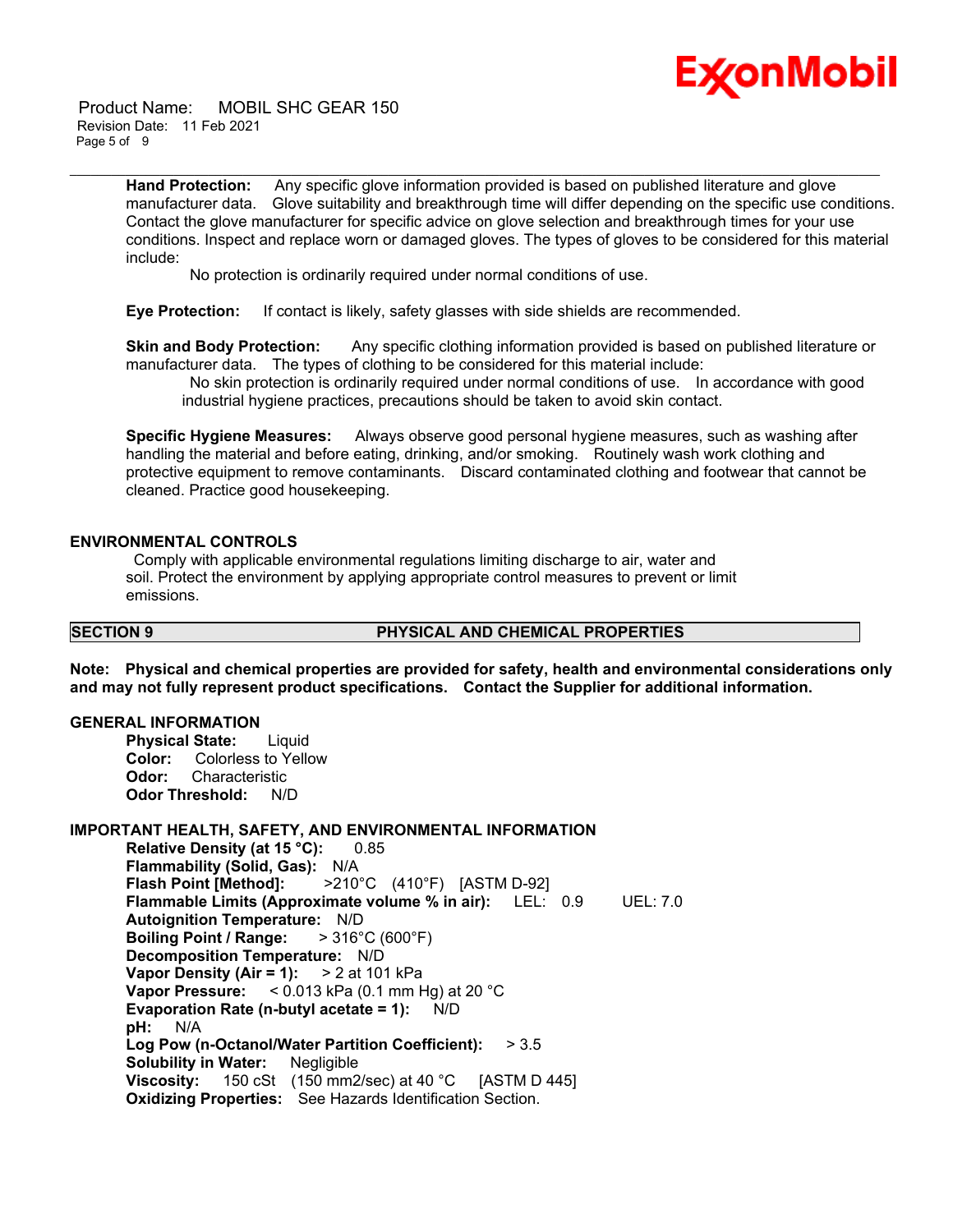

 Product Name: MOBIL SHC GEAR 150 Revision Date: 11 Feb 2021 Page 6 of 9

#### **OTHER INFORMATION**

**Freezing Point:** N/D **Melting Point: N/A<br>Pour Point: 45 Pour Point:** -45°C (-49°F)

### **SECTION 10 STABILITY AND REACTIVITY**

\_\_\_\_\_\_\_\_\_\_\_\_\_\_\_\_\_\_\_\_\_\_\_\_\_\_\_\_\_\_\_\_\_\_\_\_\_\_\_\_\_\_\_\_\_\_\_\_\_\_\_\_\_\_\_\_\_\_\_\_\_\_\_\_\_\_\_\_\_\_\_\_\_\_\_\_\_\_\_\_\_\_\_\_\_\_\_\_\_\_\_\_\_\_\_\_\_\_\_\_\_\_\_\_\_\_\_\_\_\_\_\_\_\_\_\_\_

**STABILITY:** Material is stable under normal conditions.

**CONDITIONS TO AVOID:** Excessive heat. High energy sources of ignition.

**MATERIALS TO AVOID:** Strong oxidizers

**HAZARDOUS DECOMPOSITION PRODUCTS:** Material does not decompose at ambient temperatures.

**POSSIBILITY OF HAZARDOUS REACTIONS:** Hazardous polymerization will not occur.

| <b>SECTION 11</b> |
|-------------------|
|-------------------|

**TOXICOLOGICAL INFORMATION** 

## **ACUTE TOXICITY**

| <b>Route of Exposure</b>                    | <b>Conclusion / Remarks</b>                                                                      |  |
|---------------------------------------------|--------------------------------------------------------------------------------------------------|--|
| <b>Inhalation</b>                           |                                                                                                  |  |
| Toxicity: No end point data for material.   | Minimally Toxic. Based on assessment of the components.                                          |  |
| Irritation: No end point data for material. | Negligible hazard at ambient/normal handling temperatures.                                       |  |
|                                             |                                                                                                  |  |
| INGESTION                                   |                                                                                                  |  |
| Toxicity: No end point data for material.   | Minimally Toxic. Based on assessment of the components.                                          |  |
|                                             |                                                                                                  |  |
| <b>Skin</b>                                 |                                                                                                  |  |
| Toxicity: No end point data for material.   | Minimally Toxic. Based on assessment of the components.                                          |  |
| Irritation: No end point data for material. | Negligible irritation to skin at ambient temperatures. Based on<br>assessment of the components. |  |
|                                             |                                                                                                  |  |
| Eye                                         |                                                                                                  |  |
| Irritation: No end point data for material. | May cause mild, short-lasting discomfort to eyes. Based on<br>assessment of the components.      |  |

## **OTHER HEALTH EFFECTS FROM SHORT AND LONG TERM EXPOSURE**

Anticipated health effects from sub-chronic, chronic, respiratory or skin sensitization, mutagenicity, reproductive toxicity, carcinogenicity, target organ toxicity (single exposure or repeated exposure), aspiration toxicity and other effects based on human experience and/or experimental data.

## **For the product itself:**

Repeated and/or prolonged exposure may cause irritation to the skin, eyes, or respiratory tract. **Contains:**

Synthetic base oils: Not expected to cause significant health effects under conditions of normal use, based on laboratory studies with the same or similar materials. Not mutagenic or genotoxic. Not sensitizing in test animals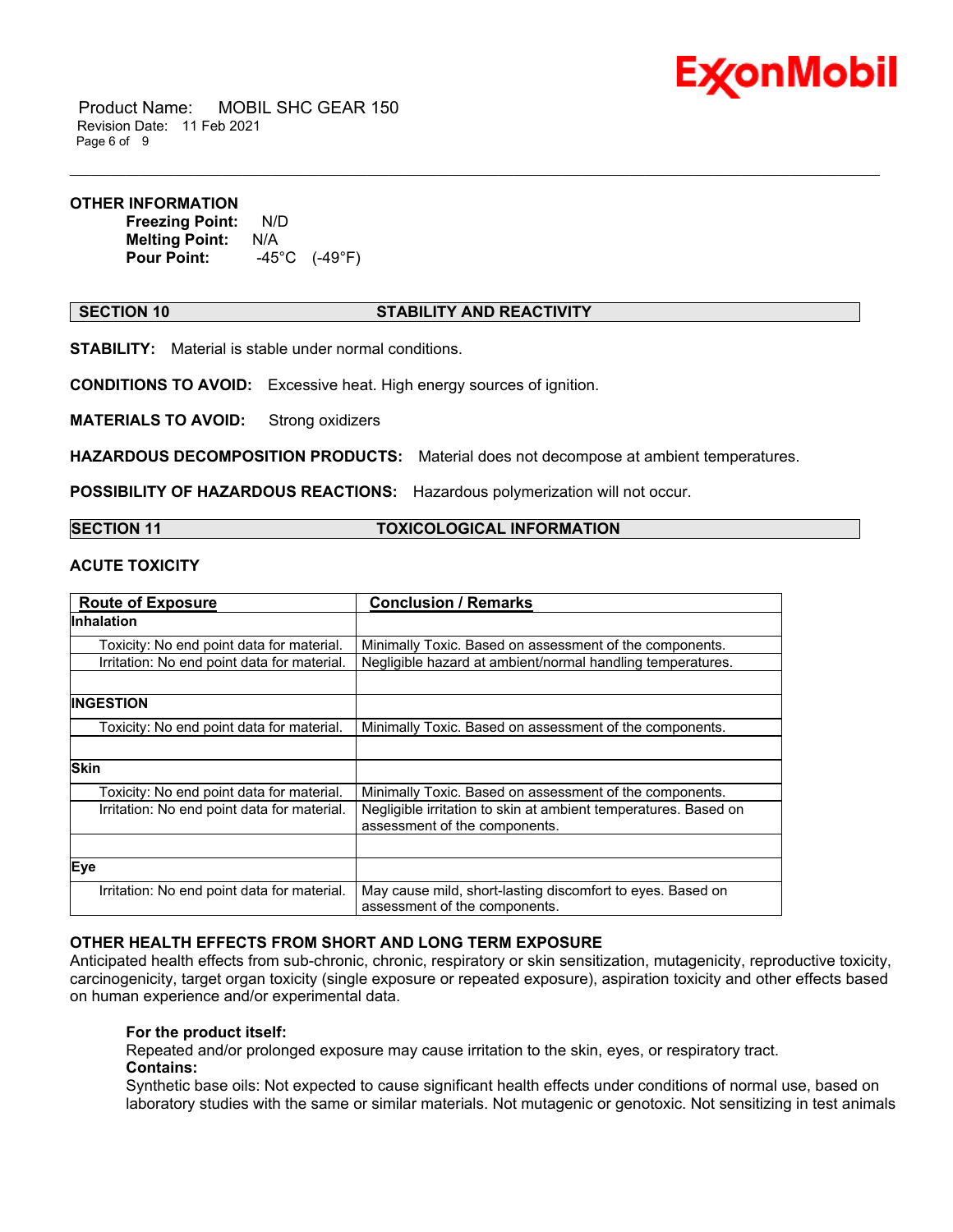

 Product Name: MOBIL SHC GEAR 150 Revision Date: 11 Feb 2021 Page 7 of 9

and humans.

## **SECTION 12 ECOLOGICAL INFORMATION**

\_\_\_\_\_\_\_\_\_\_\_\_\_\_\_\_\_\_\_\_\_\_\_\_\_\_\_\_\_\_\_\_\_\_\_\_\_\_\_\_\_\_\_\_\_\_\_\_\_\_\_\_\_\_\_\_\_\_\_\_\_\_\_\_\_\_\_\_\_\_\_\_\_\_\_\_\_\_\_\_\_\_\_\_\_\_\_\_\_\_\_\_\_\_\_\_\_\_\_\_\_\_\_\_\_\_\_\_\_\_\_\_\_\_\_\_\_

The information given is based on data for the material, components of the material, or for similar materials, through the application of bridging principals.

#### **ECOTOXICITY**

Material -- Not expected to be harmful to aquatic organisms.

#### **MOBILITY**

 Base oil component -- Low solubility and floats and is expected to migrate from water to the land. Expected to partition to sediment and wastewater solids.

#### **SECTION 13 DISPOSAL CONSIDERATIONS**

Disposal recommendations based on material as supplied. Disposal must be in accordance with current applicable laws and regulations, and material characteristics at time of disposal.

#### **DISPOSAL RECOMMENDATIONS**

 Product is suitable for burning in an enclosed controlled burner for fuel value or disposal by supervised incineration at very high temperatures to prevent formation of undesirable combustion products. Protect the environment. Dispose of used oil at designated sites. Minimize skin contact. Do not mix used oils with solvents, brake fluids or coolants.

**Empty Container Warning** Empty Container Warning (where applicable): Empty containers may contain residue and can be dangerous. Do not attempt to refill or clean containers without proper instructions. Empty drums should be completely drained and safely stored until appropriately reconditioned or disposed. Empty containers should be taken for recycling, recovery, or disposal through suitably qualified or licensed contractor and in accordance with governmental regulations. DO NOT PRESSURISE, CUT, WELD, BRAZE, SOLDER, DRILL, GRIND, OR EXPOSE SUCH CONTAINERS TO HEAT, FLAME, SPARKS, STATIC ELECTRICITY, OR OTHER SOURCES OF IGNITION. THEY MAY EXPLODE AND CAUSE INJURY OR DEATH.

### **SECTION 14 TRANSPORT INFORMATION**

**LAND (ADR/RID):** Not Regulated for Land Transport

**SEA (IMDG):** Not Regulated for Sea Transport according to IMDG-Code

**Marine Pollutant:** No

**AIR (IATA):** Not Regulated for Air Transport

#### **SECTION 15 REGULATORY INFORMATION**

**This material is not considered hazardous according to the Classification of Chemicals based on Globally Harmonized System of Classification and Labelling of Chemicals (GHS).**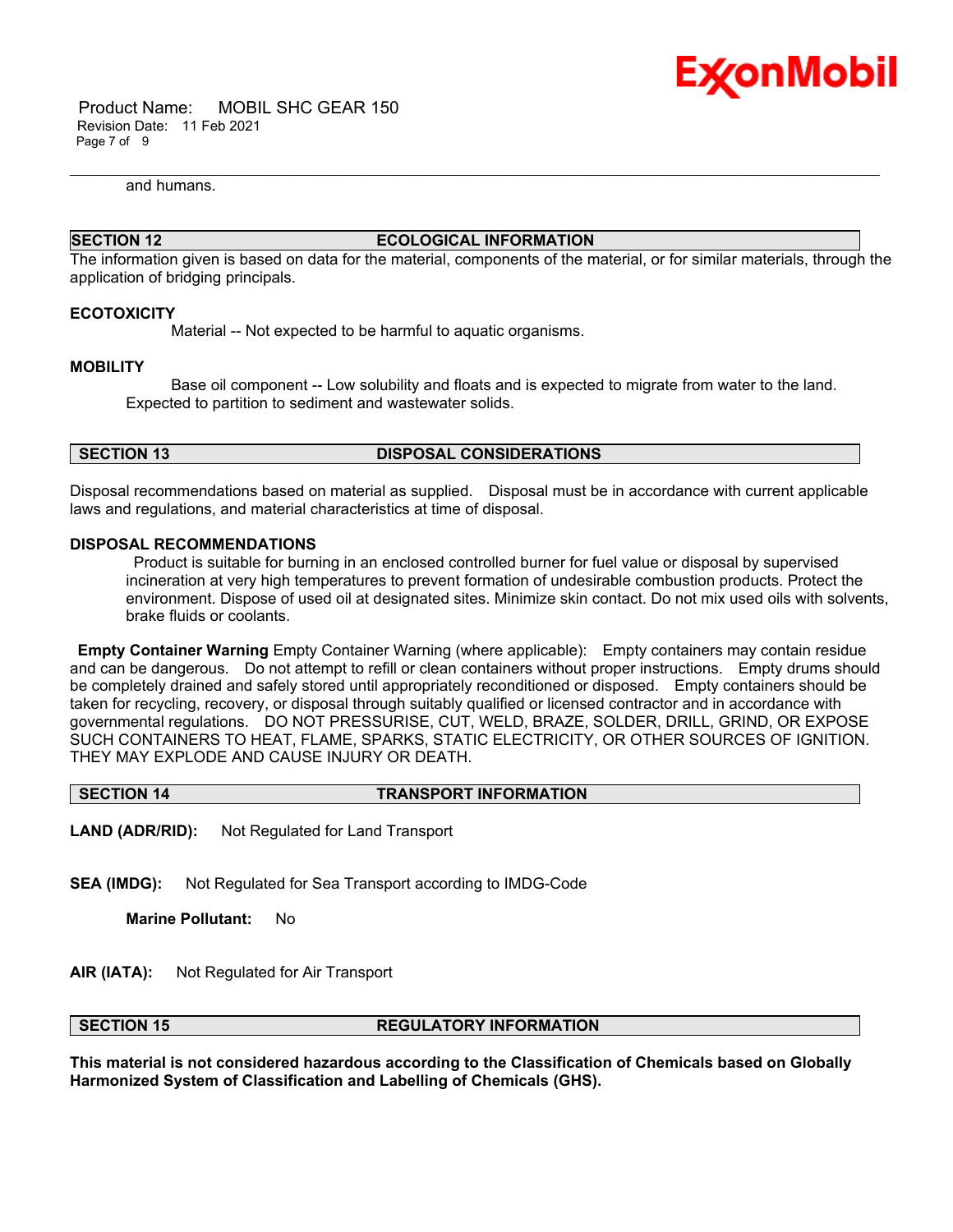

 Product Name: MOBIL SHC GEAR 150 Revision Date: 11 Feb 2021 Page 8 of 9

#### **REGULATORY STATUS AND APPLICABLE LAWS AND REGULATIONS**

## **Listed or exempt from listing/notification on the following chemical inventories (May contain substance(s) subject to notification to the EPA Active TSCA inventory prior to import to USA):** AIIC, DSL, ENCS, IECSC, ISHL, KECI, TCSI, TSCA

\_\_\_\_\_\_\_\_\_\_\_\_\_\_\_\_\_\_\_\_\_\_\_\_\_\_\_\_\_\_\_\_\_\_\_\_\_\_\_\_\_\_\_\_\_\_\_\_\_\_\_\_\_\_\_\_\_\_\_\_\_\_\_\_\_\_\_\_\_\_\_\_\_\_\_\_\_\_\_\_\_\_\_\_\_\_\_\_\_\_\_\_\_\_\_\_\_\_\_\_\_\_\_\_\_\_\_\_\_\_\_\_\_\_\_\_\_

 **Special Cases:**

| Inventory    |                     |
|--------------|---------------------|
| <b>PICCS</b> | Apply<br>itictions' |
|              |                     |

#### **SECTION 16 OTHER INFORMATION**

#### **N/D = Not determined, N/A = Not applicable**

**KEY TO THE H-CODES CONTAINED IN SECTION 3 OF THIS DOCUMENT (for information only):**

H304: May be fatal if swallowed and enters airways; Aspiration, Cat 1

H315: Causes skin irritation; Skin Corr/Irritation, Cat 2

H400: Very toxic to aquatic life; Acute Env Tox, Cat 1

### **THIS SAFETY DATA SHEET CONTAINS THE FOLLOWING REVISIONS:**

Composition: Component Table information was modified. Composition: No components information was modified. GHS CLP Supplemental Statements information was added. GHS Target Organ Phrase information was deleted. Hazard Identification: EU - Hazards Statement - GHS information was deleted. Section 11: Chronic Tox - Component information was deleted. Section 11: Chronic Tox - Component information was modified. Section 15: National Chemical Inventory Listing information was modified. Section 15: Special Cases Table information was added. Section 16: HCode Key information was modified.

----------------------------------------------------------------------------------------------------------------------------------------------------- The information and recommendations contained herein are, to the best of ExxonMobil's knowledge and belief, accurate and reliable as of the date issued. You can contact ExxonMobil to insure that this document is the most current available from ExxonMobil. The information and recommendations are offered for the user's consideration and examination. It is the user's responsibility to satisfy itself that the product is suitable for the intended use. If buyer repackages this product, it is the user's responsibility to insure proper health, safety and other necessary information is included with and/or on the container. Appropriate warnings and safe-handling procedures should be provided to handlers and users. Alteration of this document is strictly prohibited. Except to the extent required by law, republication or retransmission of this document, in whole or in part, is not permitted. The term, "ExxonMobil" is used for convenience, and may include any one or more of ExxonMobil Chemical Company, Exxon Mobil Corporation, or any affiliates in which they directly or indirectly hold any interest.

-----------------------------------------------------------------------------------------------------------------------------------------------------

-----------------------------------------------------------------------------------------------------------------------------------------------------

Internal Use Only

MHC: 0B, 0B, 0, 0, 0, 0 PPEC: A

DGN: 7108532XAE (1018076)